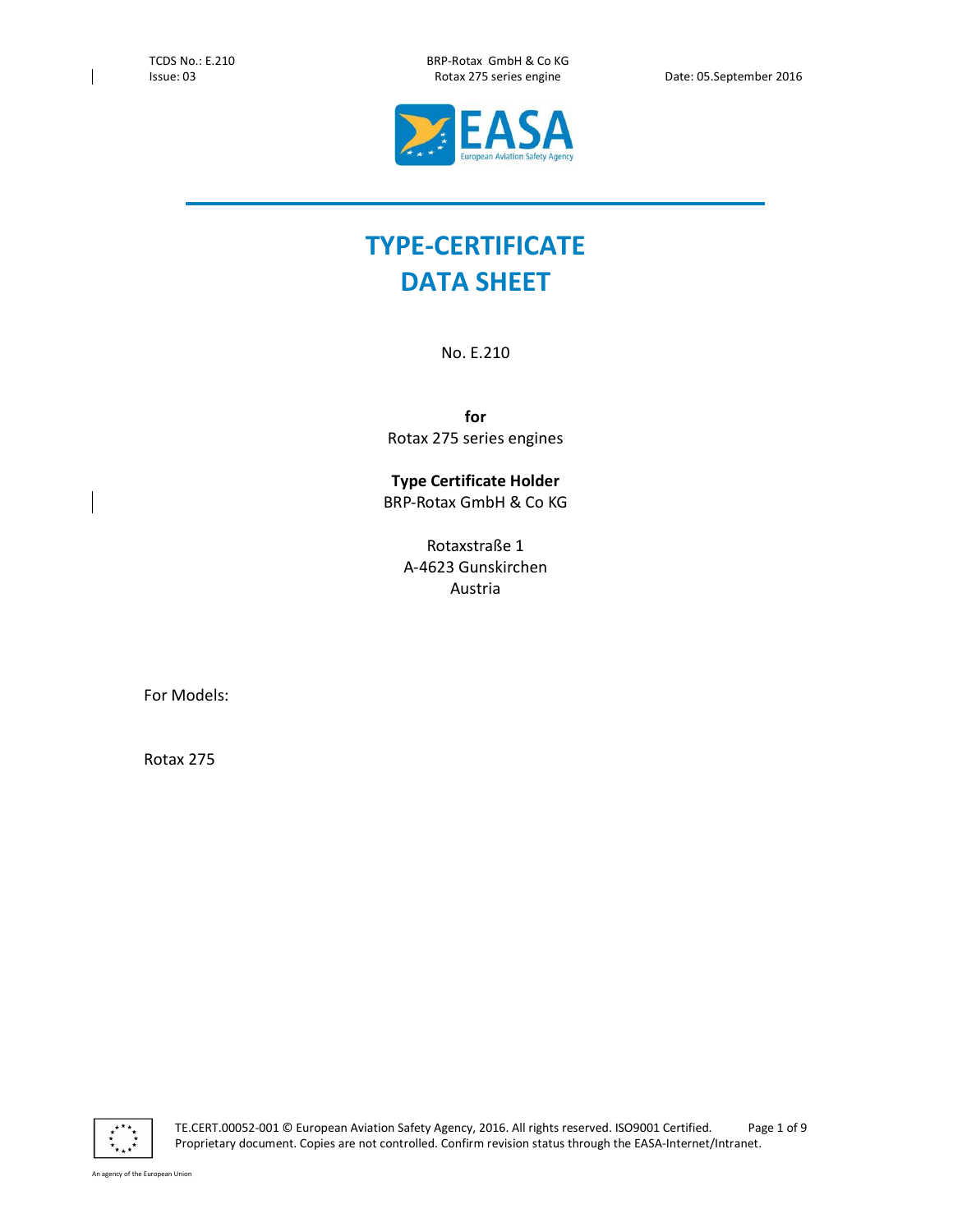Intentionally left blank



TE.CERT.00052-001 © European Aviation Safety Agency, 2016. All rights reserved. ISO9001 Certified. Page 2 of 9 Proprietary document. Copies are not controlled. Confirm revision status through the EASA-Internet/Intranet.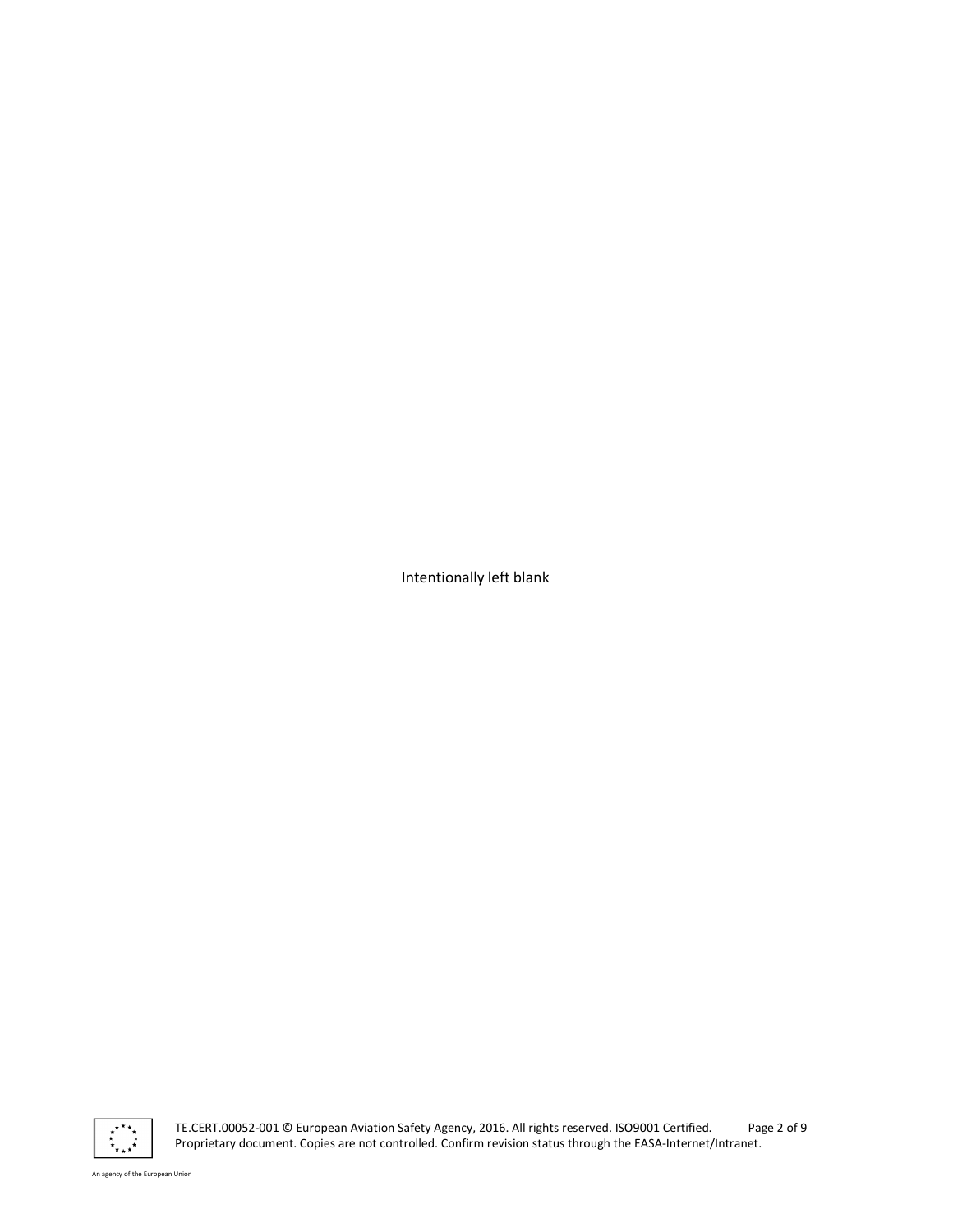$\mathsf{l}$ 

## **TABLE OF CONTENTS**

| 1. |  |
|----|--|
|    |  |
|    |  |
|    |  |
|    |  |
|    |  |
|    |  |
|    |  |
|    |  |
|    |  |
|    |  |
|    |  |
|    |  |
|    |  |
|    |  |
|    |  |
|    |  |
|    |  |
|    |  |
|    |  |
|    |  |
|    |  |
|    |  |
|    |  |
|    |  |
|    |  |
| 2. |  |
|    |  |
|    |  |
|    |  |
|    |  |
|    |  |
|    |  |

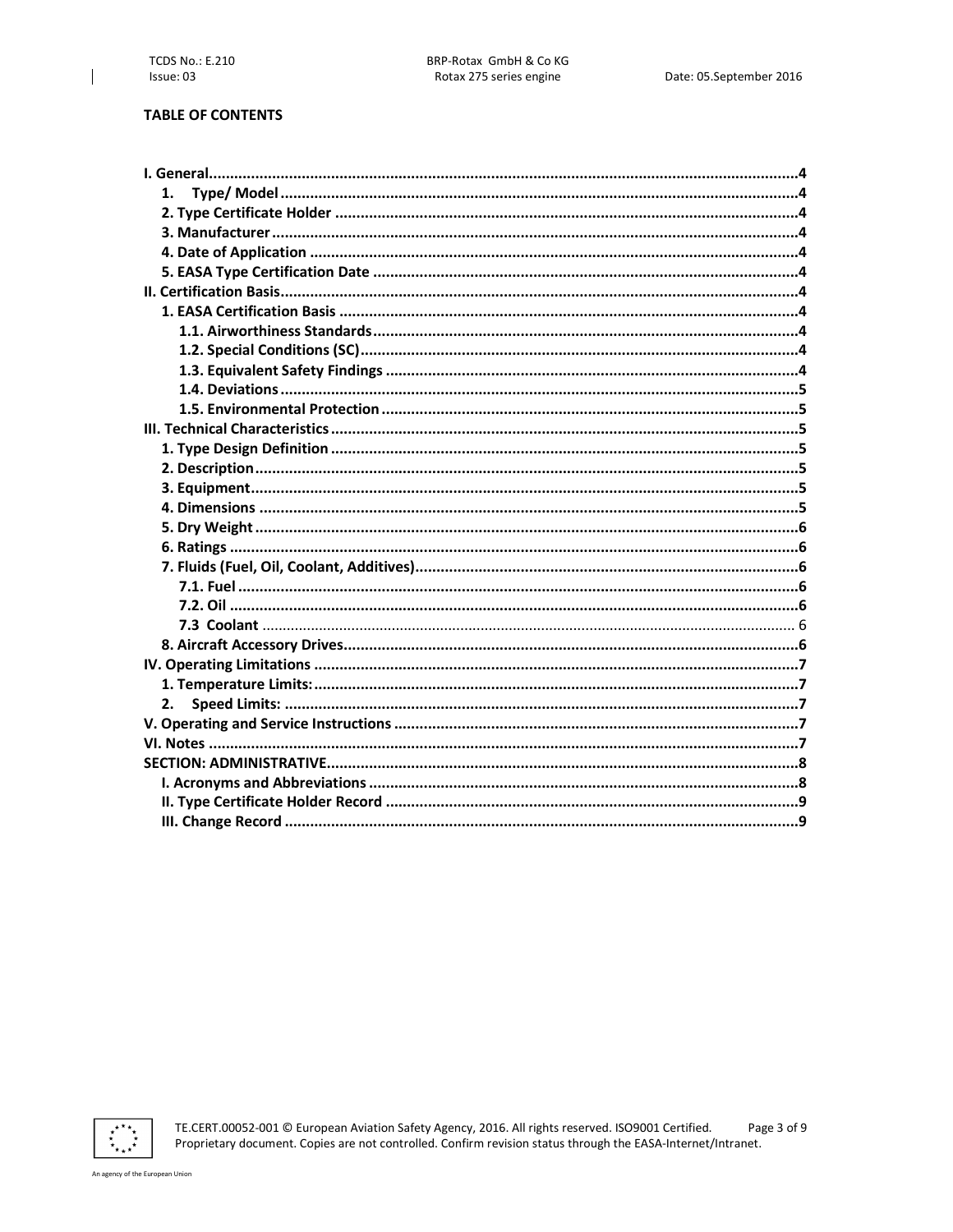## **I. General**

**1. Type/ Model** 

Rotax 275

## **2. Type Certificate Holder**

BRP-Rotax GmbH & Co KG Rotaxstraße 1 A-4623 Gunskirchen, Austria DOA EASA.21J.048

#### **3. Manufacturer**

As above

#### **4. Date of Application**

Not known, before November 1988

## **5. EASA Type Certification Date**

| Rotax 275  |  |
|------------|--|
| 09.11.1988 |  |

Note: EASA type certificate for all these models is granted in accordance with article 2 paragraph 3(a) of EU Commission Regulation 1702/2003 replacing the BAZ/ACG Austria certification of these products (Austrian Type Certification no. TW 7/88)

## **II. Certification Basis**

## **1. EASA Certification Basis**

#### **1.1. Airworthiness Standards**

JAR 22, airworthiness standards for aircraft engines of motor gliders

#### **1.2. Special Conditions (SC)**

none

## **1.3. Equivalent Safety Findings**

none



TE.CERT.00052-001 © European Aviation Safety Agency, 2016. All rights reserved. ISO9001 Certified. Page 4 of 9 Proprietary document. Copies are not controlled. Confirm revision status through the EASA-Internet/Intranet.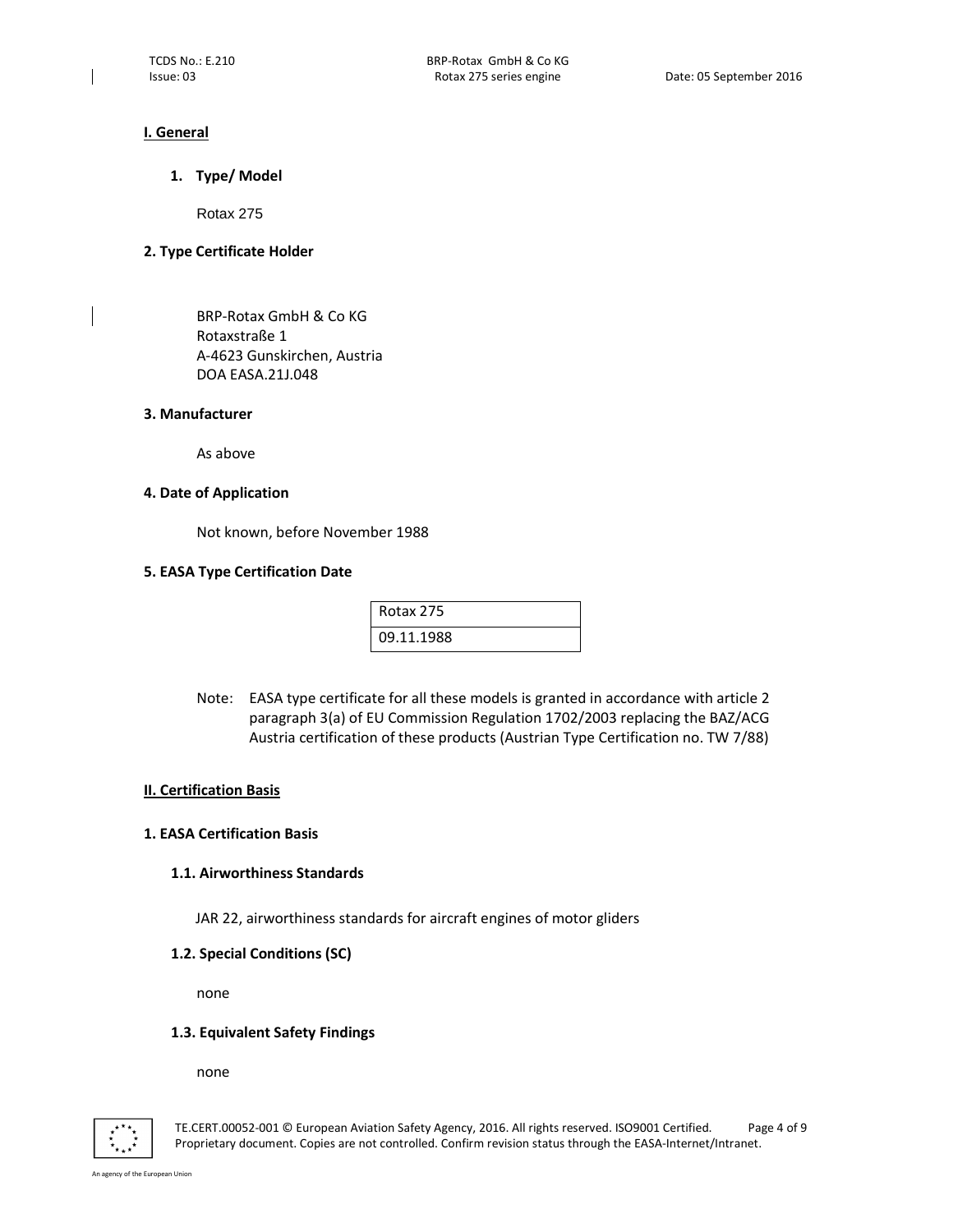#### **1.4. Deviations**

none

## **1.5. Environmental Protection**

none

## **III. Technical Characteristics**

## **1. Type Design Definition**

As defined the type design definition number78.275.

#### **2. Description**

ROTAX 275 engine: 1 cylinder, two stroke engine, ram air cooling, mixture lubrication, single magneto ignition, diaphragm carburetor, gear driven propeller, manual starter, alternator, fuel pump

| Weight (dry):               | 25 kg (with muffler and starter)      |  |
|-----------------------------|---------------------------------------|--|
| Bore:                       | 72 mm                                 |  |
| Stroke:                     | 66 mm                                 |  |
| Displacement:               | 268,7 $cm3$                           |  |
|                             |                                       |  |
| <b>Compression Ratio:</b>   | 11,8                                  |  |
| Crankshaft drive rotation:  | counter clockwise (viewed from front) |  |
| Drive rotation on propeller | clockwise (viewed from front)         |  |
| flange on gear:             |                                       |  |

## **3. Equipment**

| Carburetor:             | Diaphragm carburetor type BN 38 main   |  |
|-------------------------|----------------------------------------|--|
|                         | jet 7/8 turn open                      |  |
| Fuel pump:              | electric pump Facet                    |  |
| Ignition system:        | magneto ignition system (BOSCH SCP 1), |  |
|                         | 12 Volt, 75/23 Watt                    |  |
|                         | ignition point 2,28 mm BTC             |  |
| Spark plugs:            | <b>B 8 ES,</b>                         |  |
|                         | Bosch W3CC, W3CP                       |  |
| Starter:                | manual starter                         |  |
| Power drive:            | propeller flange                       |  |
| Revolution measurement: | supply for an electronic tachometer    |  |

## **4. Dimensions**

Not determined

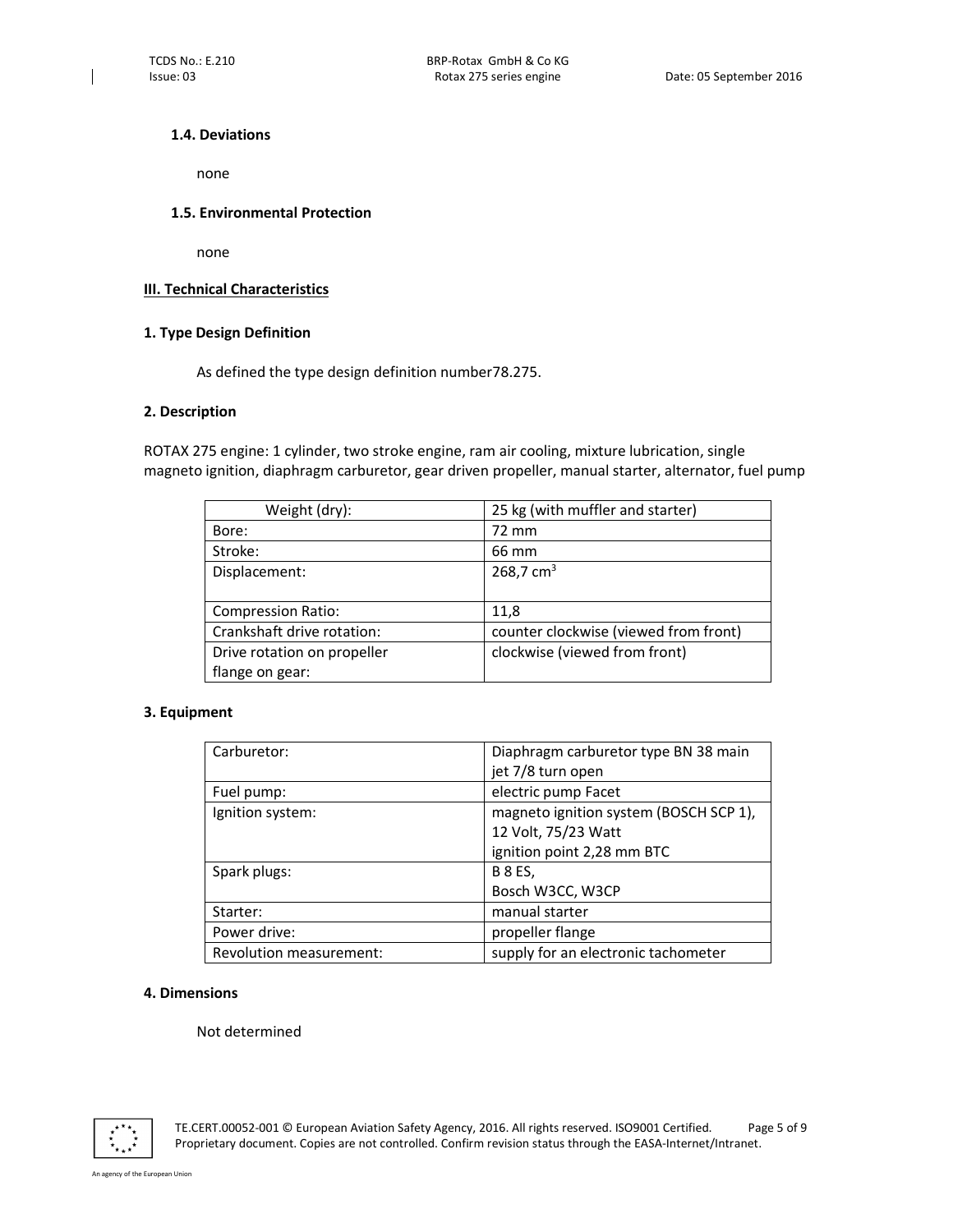$\mathsf{l}$ 

## **5. Dry Weight**

25 kg (with muffler and starter)

# **6. Ratings**

|                 | kw   | PS | $1/m$ in |
|-----------------|------|----|----------|
| Take off power: | 17.6 | 24 | 7000     |
| max. continous: | 17.6 | 24 | 7000     |

# **7. Fluids (Fuel, Oil, Coolant, Additives)**

## **7.1.Fuel**

Fuel: 2 stroke mixture

super gasoline min 96 ROZ or AVGAS 100 LL

| <b>Description</b>      | German | <b>English</b> |
|-------------------------|--------|----------------|
| See Operator's Manual   | HB-275 | OM-275         |
| See Service Instruction | n.a.   | n.a.           |

#### **7.2.Oil**

| Lubrication: | Mixture lubrication                       |
|--------------|-------------------------------------------|
|              | mixing ratio 1:50                         |
|              | with super two stroke oil                 |
| Gear Oil:    | SAE 140, API GL5, ca. 300 cm <sup>3</sup> |

| <b>Description</b>      | German | English |
|-------------------------|--------|---------|
| See Operator's Manual   | HB-275 | OM-275  |
| See Service Instruction | n.a.   | n.a.    |

# **7.3 Coolant**

| <b>Description</b>      | German | English |
|-------------------------|--------|---------|
| See Operator's Manual   | HB-275 | OM-275  |
| See Service Instruction | n.a.   | n.a.    |

## **8. Aircraft Accessory Drives**

none

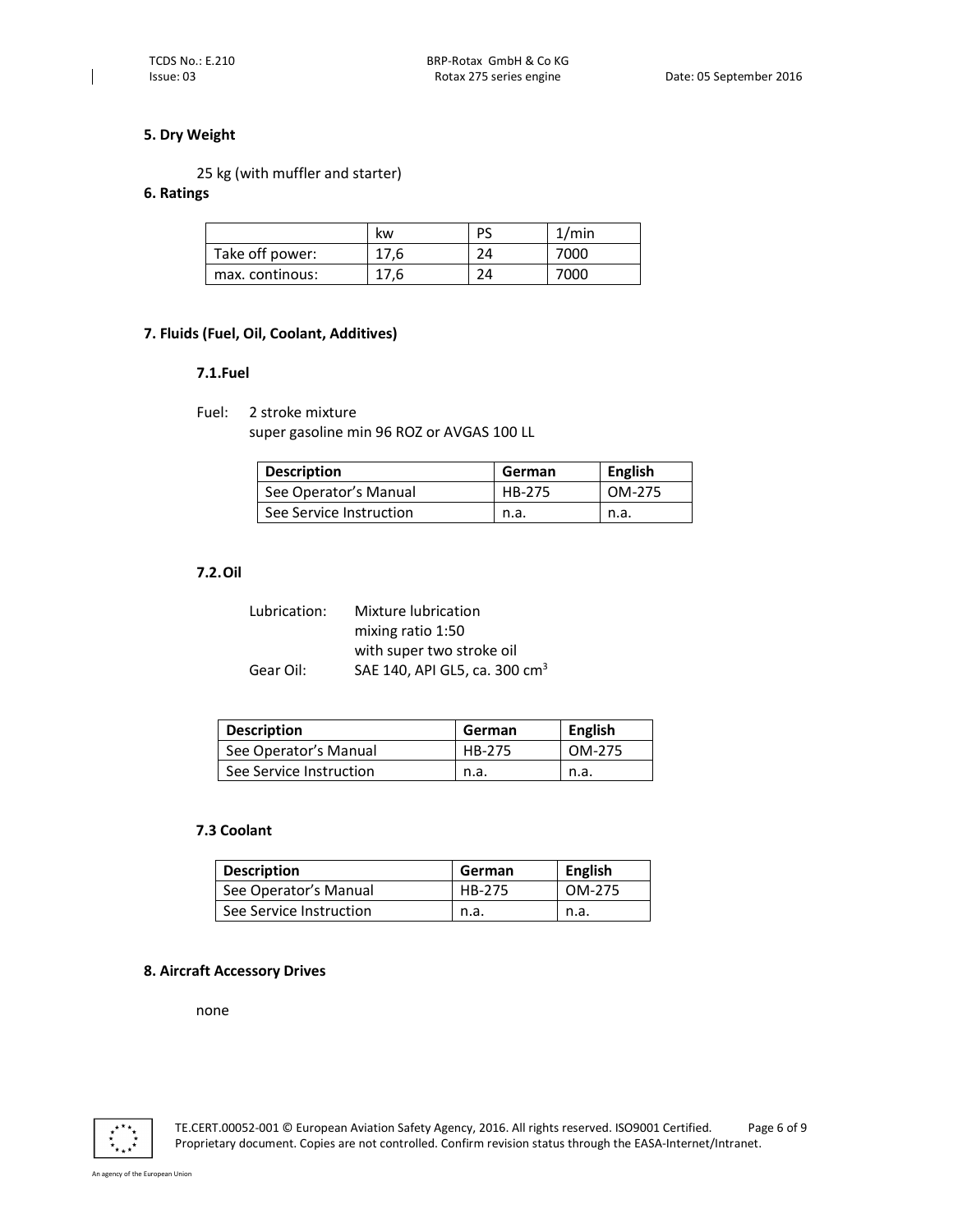# **IV. Operating Limitations**

1*.* Temperature Limits:

| Cylinder head temperature                    | max. 250°C |  |
|----------------------------------------------|------------|--|
| measured with thermo couple under spark plug |            |  |

# 2. Speed Limits:

| max. RPM                  | 7200         |
|---------------------------|--------------|
| recommended Cruising RPM: | 6300         |
| idling RPM:               | approx. 3000 |

#### **V. Operating and Service Instructions**

| <b>Description</b>                                  | German          | <b>English</b> |
|-----------------------------------------------------|-----------------|----------------|
| Operation- and Maintenance instruction              | HB-275          | OM-275         |
| <b>Installation Manual</b>                          | <b>EBHB-275</b> | $IM-275$       |
| <b>Repair Manual</b>                                | <b>RHB-275</b>  | <b>RM-275</b>  |
| Service Bulletins, Service Instructions and Service | as issued       | as issued      |
| Letters                                             |                 |                |

#### **VI. Notes**

#### **Note 1: Fuel consumption**

At 100 % power approx. 11,8 l/h (3,11 Gal/h) and at 75 % power approx. 8,5 l/h (2,25 Gal/h).

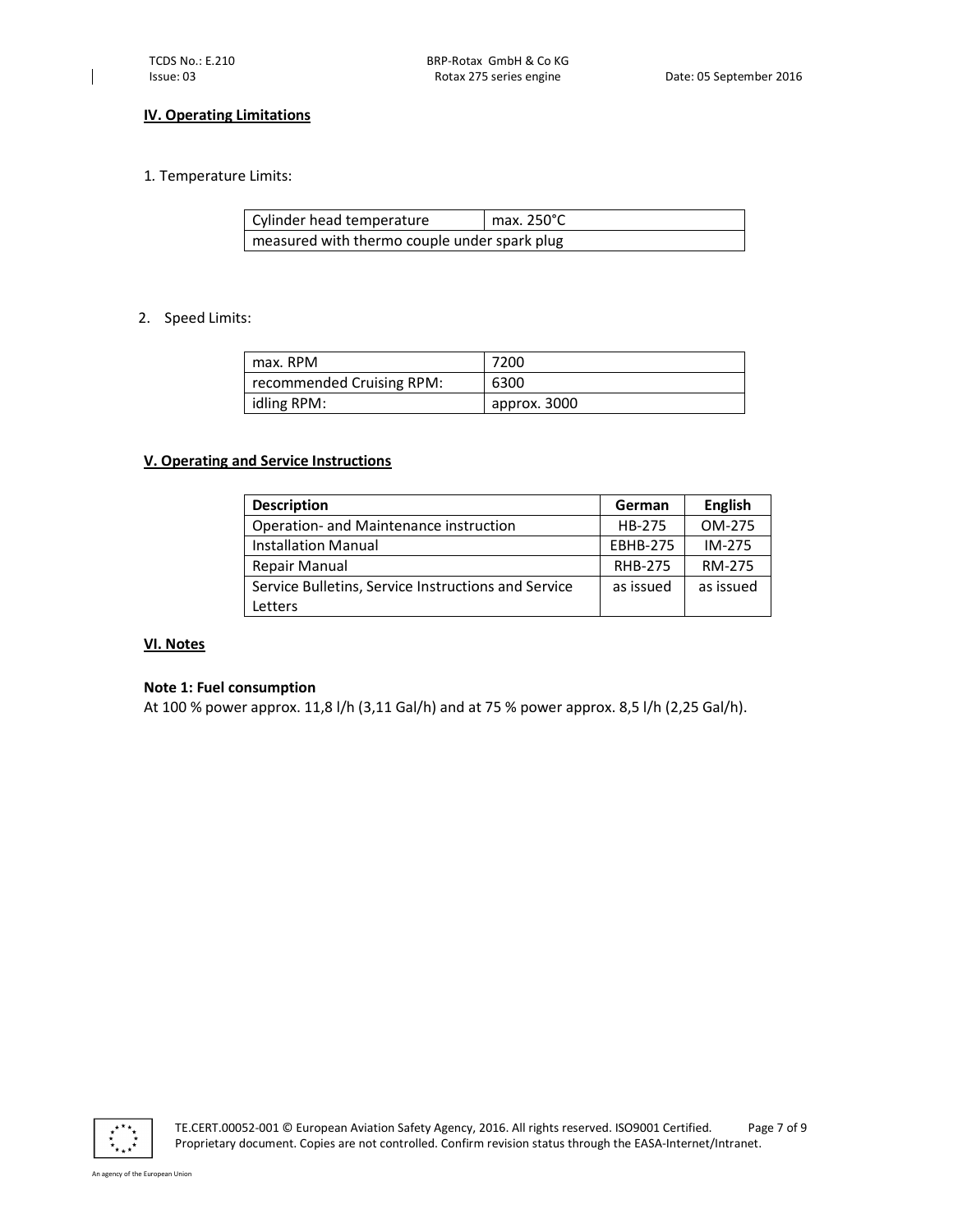#### **SECTION: ADMINISTRATIVE**

#### **I. Acronyms and Abbreviations**

| <b>ACG</b>   | Austro Control GmbH                                                                                                                                                                                    |  |  |
|--------------|--------------------------------------------------------------------------------------------------------------------------------------------------------------------------------------------------------|--|--|
| AS 8020      | Aerospace Standard: General minimum performance standards for<br>generators/starter-generators and associated voltage regulators for use<br>in direct current (DC) electric systems for civil aircraft |  |  |
| <b>AVGAS</b> | <b>Aviation Gasoline</b>                                                                                                                                                                               |  |  |
| <b>CHT</b>   | <b>Cylinder Head Temperature</b>                                                                                                                                                                       |  |  |
| <b>CT</b>    | <b>Coolant Temperature</b>                                                                                                                                                                             |  |  |
| <b>CW</b>    | clockwise                                                                                                                                                                                              |  |  |
| <b>CCW</b>   | counter-clockwise                                                                                                                                                                                      |  |  |
| CS-E         | <b>Certification Specifications Engines</b>                                                                                                                                                            |  |  |
| EASA         | <b>European Aviation Safety Agency</b>                                                                                                                                                                 |  |  |
| FAA          | <b>Federal Aviation Administration</b>                                                                                                                                                                 |  |  |
| <b>FAR</b>   | <b>Federal Aviation Regulations</b>                                                                                                                                                                    |  |  |
| <b>HIRF</b>  | High Intensity Radiated Fields                                                                                                                                                                         |  |  |
| IM           | <b>Installation Manual</b>                                                                                                                                                                             |  |  |
| <b>IPC</b>   | <b>Illustrated Parts Catalog</b>                                                                                                                                                                       |  |  |
| <b>JAR</b>   | <b>Joint Aviation Requirements</b>                                                                                                                                                                     |  |  |
| JAR-E        | Joint Aviation Requirements Engines                                                                                                                                                                    |  |  |
| <b>MMH</b>   | Maintenance Manual Heavy                                                                                                                                                                               |  |  |
| <b>MML</b>   | <b>Maintenance Manual Line</b>                                                                                                                                                                         |  |  |
| <b>OM</b>    | <b>Operators Manual</b>                                                                                                                                                                                |  |  |
| онм          | <b>Overhaul Manual</b>                                                                                                                                                                                 |  |  |
| <b>OHMA</b>  | Overhaul Manual, Appendix                                                                                                                                                                              |  |  |
| rpm          | revolutions per minute                                                                                                                                                                                 |  |  |
| <b>RTCA</b>  | Radio Technical Commission for Aeronautics                                                                                                                                                             |  |  |
| SB           | Service Bulletin                                                                                                                                                                                       |  |  |
| SI           | Service Instruction                                                                                                                                                                                    |  |  |
| <b>TBO</b>   | Time between Overhaul                                                                                                                                                                                  |  |  |
| TCDS         | Type Certificate Data Sheet                                                                                                                                                                            |  |  |
| <b>TCU</b>   | <b>Turbo Control Unit</b>                                                                                                                                                                              |  |  |



TE.CERT.00052-001 © European Aviation Safety Agency, 2016. All rights reserved. ISO9001 Certified. Page 8 of 9 Proprietary document. Copies are not controlled. Confirm revision status through the EASA-Internet/Intranet.